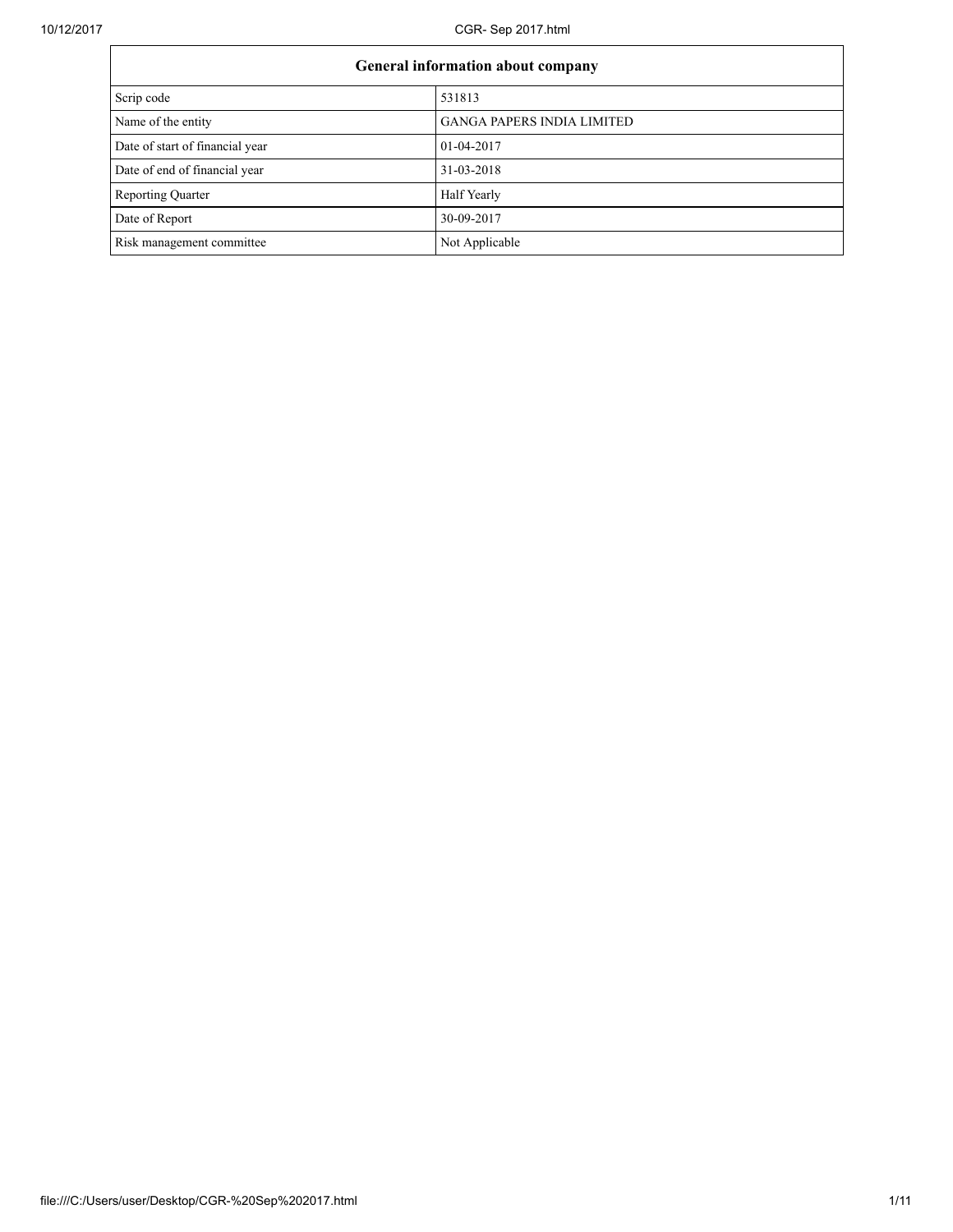|                         | <b>Annexure I</b>                                              |                                                   |            |            |                                                       |                            |                               |                                                  |                      |                                            |                                                                                                                                                    |                                                                                                                                                                             |                                                                                                                                                                                                            |              |
|-------------------------|----------------------------------------------------------------|---------------------------------------------------|------------|------------|-------------------------------------------------------|----------------------------|-------------------------------|--------------------------------------------------|----------------------|--------------------------------------------|----------------------------------------------------------------------------------------------------------------------------------------------------|-----------------------------------------------------------------------------------------------------------------------------------------------------------------------------|------------------------------------------------------------------------------------------------------------------------------------------------------------------------------------------------------------|--------------|
|                         | Annexure I to be submitted by listed entity on quarterly basis |                                                   |            |            |                                                       |                            |                               |                                                  |                      |                                            |                                                                                                                                                    |                                                                                                                                                                             |                                                                                                                                                                                                            |              |
|                         |                                                                |                                                   |            |            |                                                       |                            |                               | I. Composition of Board of Directors             |                      |                                            |                                                                                                                                                    |                                                                                                                                                                             |                                                                                                                                                                                                            |              |
|                         |                                                                |                                                   |            |            |                                                       |                            |                               |                                                  |                      |                                            | Disclosure of notes on composition of board of directors explanatory                                                                               |                                                                                                                                                                             |                                                                                                                                                                                                            |              |
|                         |                                                                |                                                   |            |            |                                                       |                            |                               |                                                  |                      |                                            | Is there any change in information of board of directors compare to previous quarter                                                               | Yes                                                                                                                                                                         |                                                                                                                                                                                                            |              |
| Sr                      | Title<br>(Mr<br>Ms)                                            | Name of the<br>Director                           | PAN        | <b>DIN</b> | Category 1<br>of directors                            | Category 2<br>of directors | Category<br>3 of<br>directors | Date of<br>appointment<br>in the<br>current term | Date of<br>cessation | Tenure<br>of<br>director<br>(in<br>months) | No of<br>Directorship<br>in listed<br>entities<br>including<br>this listed<br>entity (Refer<br>Regulation<br>$25(1)$ of<br>Listing<br>Regulations) | Number<br>of<br>memberships<br>in Audit/<br>Stakeholder<br>Committee(s)<br>including this<br>listed entity<br>(Refer<br>Regulation<br>$26(1)$ of<br>Listing<br>Regulations) | No of<br>post of<br>Chairperson<br>in Audit/<br>Stakeholder<br>Committee<br>held in listed<br>entities<br>including<br>this listed<br>entity (Refer<br>Regulation<br>$26(1)$ of<br>Listing<br>Regulations) | <b>Notes</b> |
| $\mathbf{1}$            | Mr                                                             | <b>AMIT</b><br>CHAUDHARY                          | AEFPC7078H | 00080093   | Non-<br>Executive -<br>Non<br>Independent<br>Director | Not<br>Applicable          |                               | 29-09-2007                                       |                      |                                            | 1                                                                                                                                                  | 1                                                                                                                                                                           | 1                                                                                                                                                                                                          |              |
| $\overline{2}$          | Mr                                                             | <b>RAMESH</b><br><b>KUMAR</b><br><b>CHAUDHARY</b> | ABUPC0905H | 00080136   | Non-<br>Executive -<br>Non<br>Independent<br>Director | Chairperson                |                               | 03-04-2006                                       |                      |                                            | 1                                                                                                                                                  | $\Omega$                                                                                                                                                                    | $\mathbf{0}$                                                                                                                                                                                               |              |
| $\overline{\mathbf{3}}$ | Mr                                                             | <b>SANDEEP</b><br><b>KANORIA</b>                  | ABXPK3877H | 00084506   | Executive<br>Director                                 | Not<br>Applicable          | <b>MD</b>                     | 08-06-2012                                       |                      |                                            | 1                                                                                                                                                  | $\mathbf{0}$                                                                                                                                                                | $\mathbf{0}$                                                                                                                                                                                               |              |
| $\overline{4}$          | Mr                                                             | <b>SANJEEV</b><br>MURARILAL<br><b>JALAN</b>       | ABEPJ9367J | 00135055   | Non-<br>Executive -<br>Independent<br>Director        | Not<br>Applicable          |                               | 30-09-2014                                       |                      | 60                                         | 1                                                                                                                                                  | $\mathbf{0}$                                                                                                                                                                | $\overline{c}$                                                                                                                                                                                             |              |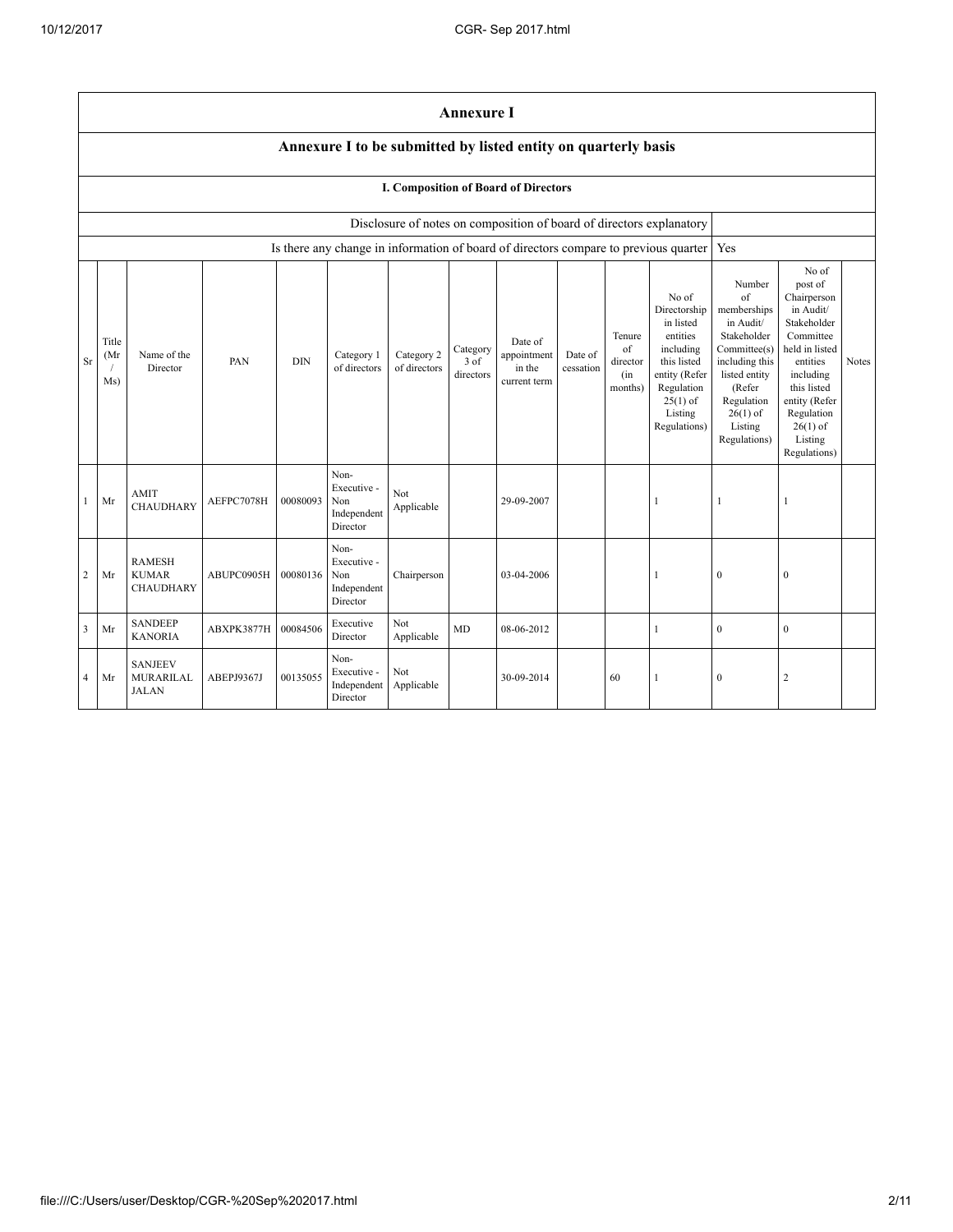|                | <b>Annexure I</b>    |                                                  |            |            |                                                       |                               |                               |                                                                |                      |                                            |                                                                                                                                                    |                                                                                                                                                                                     |                                                                                                                                                                                                            |              |
|----------------|----------------------|--------------------------------------------------|------------|------------|-------------------------------------------------------|-------------------------------|-------------------------------|----------------------------------------------------------------|----------------------|--------------------------------------------|----------------------------------------------------------------------------------------------------------------------------------------------------|-------------------------------------------------------------------------------------------------------------------------------------------------------------------------------------|------------------------------------------------------------------------------------------------------------------------------------------------------------------------------------------------------------|--------------|
|                |                      |                                                  |            |            |                                                       |                               |                               | Annexure I to be submitted by listed entity on quarterly basis |                      |                                            |                                                                                                                                                    |                                                                                                                                                                                     |                                                                                                                                                                                                            |              |
|                |                      |                                                  |            |            |                                                       |                               |                               | I. Composition of Board of Directors                           |                      |                                            |                                                                                                                                                    |                                                                                                                                                                                     |                                                                                                                                                                                                            |              |
| <b>Sr</b>      | Title<br>(Mr)<br>Ms) | Name of the<br>Director                          | PAN        | <b>DIN</b> | Category 1<br>of directors                            | Category 2<br>of<br>directors | Category<br>3 of<br>directors | Date of<br>appointment<br>in the<br>current term               | Date of<br>cessation | Tenure<br>of<br>director<br>(in<br>months) | No of<br>Directorship<br>in listed<br>entities<br>including<br>this listed<br>entity (Refer<br>Regulation<br>$25(1)$ of<br>Listing<br>Regulations) | Number<br>$\sigma$ f<br>memberships<br>in Audit/<br>Stakeholder<br>Committee(s)<br>including this<br>listed entity<br>(Refer<br>Regulation<br>$26(1)$ of<br>Listing<br>Regulations) | No of<br>post of<br>Chairperson<br>in Audit/<br>Stakeholder<br>Committee<br>held in listed<br>entities<br>including<br>this listed<br>entity (Refer<br>Regulation<br>$26(1)$ of<br>Listing<br>Regulations) | <b>Notes</b> |
| 5              | Mrs                  | <b>SADHANA</b><br><b>KANORIA</b>                 | ALWPK2231J | 00084309   | Non-<br>Executive -<br>Non<br>Independent<br>Director | Not<br>Applicable             |                               | 30-09-2015                                                     |                      |                                            |                                                                                                                                                    |                                                                                                                                                                                     | $\mathbf{0}$                                                                                                                                                                                               |              |
| 6              | Mr                   | <b>SHARWAN</b><br><b>KUMAR</b><br><b>KANODIA</b> | AGHPK8094R | 01176796   | Non-<br>Executive -<br>Independent<br>Director        | Not<br>Applicable             |                               | 30-09-2014                                                     |                      | 60                                         | 1                                                                                                                                                  | $\overline{c}$                                                                                                                                                                      | $\mathbf{0}$                                                                                                                                                                                               |              |
| $\overline{7}$ | Mr                   | <b>ANJANI</b><br><b>KUMAR</b><br><b>AGRAWAL</b>  | AJYPA7886R | 06652354   | Non-<br>Executive -<br>Independent<br>Director        | Not<br>Applicable             |                               | 30-09-2014                                                     |                      | 60                                         | 1                                                                                                                                                  | $\bf{0}$                                                                                                                                                                            | $\boldsymbol{0}$                                                                                                                                                                                           |              |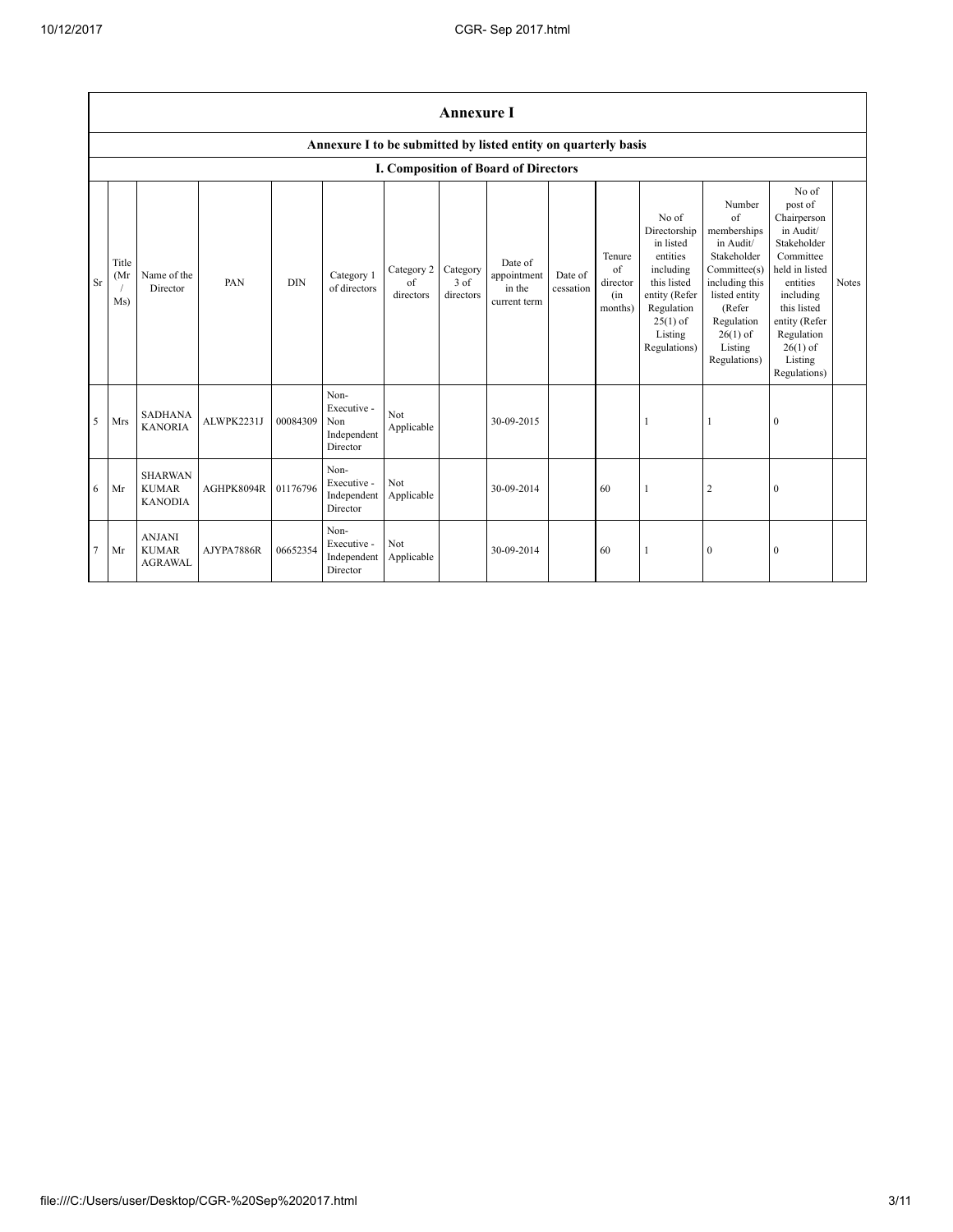| <b>Annexure 1</b>                                                                 |  |  |  |  |  |
|-----------------------------------------------------------------------------------|--|--|--|--|--|
| <b>II. Composition of Committees</b>                                              |  |  |  |  |  |
| Disclosure of notes on composition of committees explanatory                      |  |  |  |  |  |
| Is there any change in information of committees compare to previous quarter   No |  |  |  |  |  |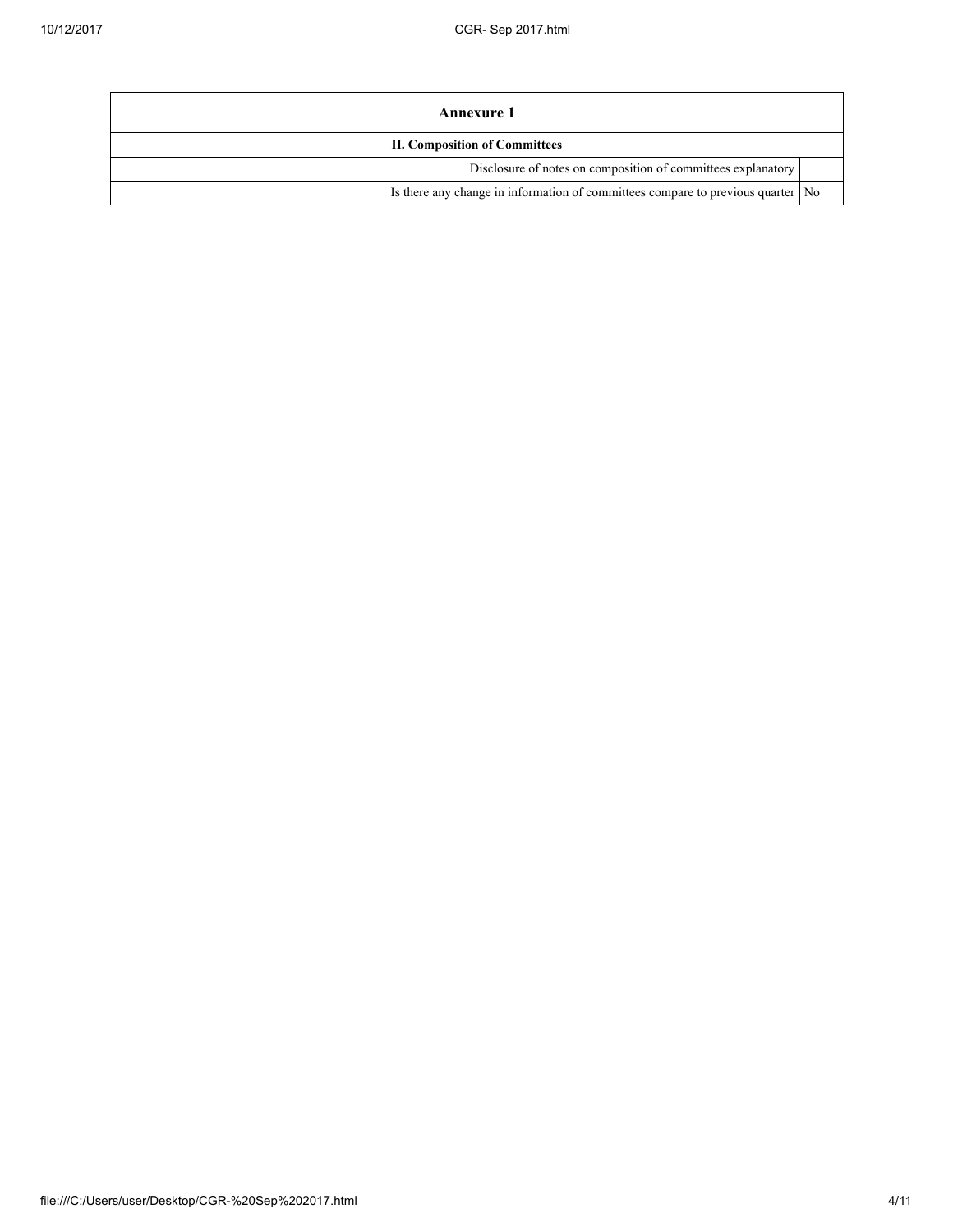|                         | <b>Annexure 1</b>                                                |                                                         |                                                                |  |  |  |  |  |
|-------------------------|------------------------------------------------------------------|---------------------------------------------------------|----------------------------------------------------------------|--|--|--|--|--|
|                         | <b>Annexure 1</b>                                                |                                                         |                                                                |  |  |  |  |  |
|                         | <b>III. Meeting of Board of Directors</b>                        |                                                         |                                                                |  |  |  |  |  |
|                         | Disclosure of notes on meeting of board of directors explanatory |                                                         |                                                                |  |  |  |  |  |
| <b>Sr</b>               | Date(s) of meeting (if any) in the<br>previous quarter           | $Date(s)$ of meeting (if any) in the<br>current quarter | Maximum gap between any two consecutive (in<br>number of days) |  |  |  |  |  |
| $\overline{1}$          | 30-05-2017                                                       |                                                         |                                                                |  |  |  |  |  |
| 2                       | 19-06-2017                                                       |                                                         | 19                                                             |  |  |  |  |  |
| $\overline{\mathbf{3}}$ |                                                                  | 14-08-2017                                              | 55                                                             |  |  |  |  |  |
| $\overline{4}$          |                                                                  | 31-08-2017                                              | 16                                                             |  |  |  |  |  |
| $5\overline{5}$         |                                                                  | 14-09-2017                                              | 13                                                             |  |  |  |  |  |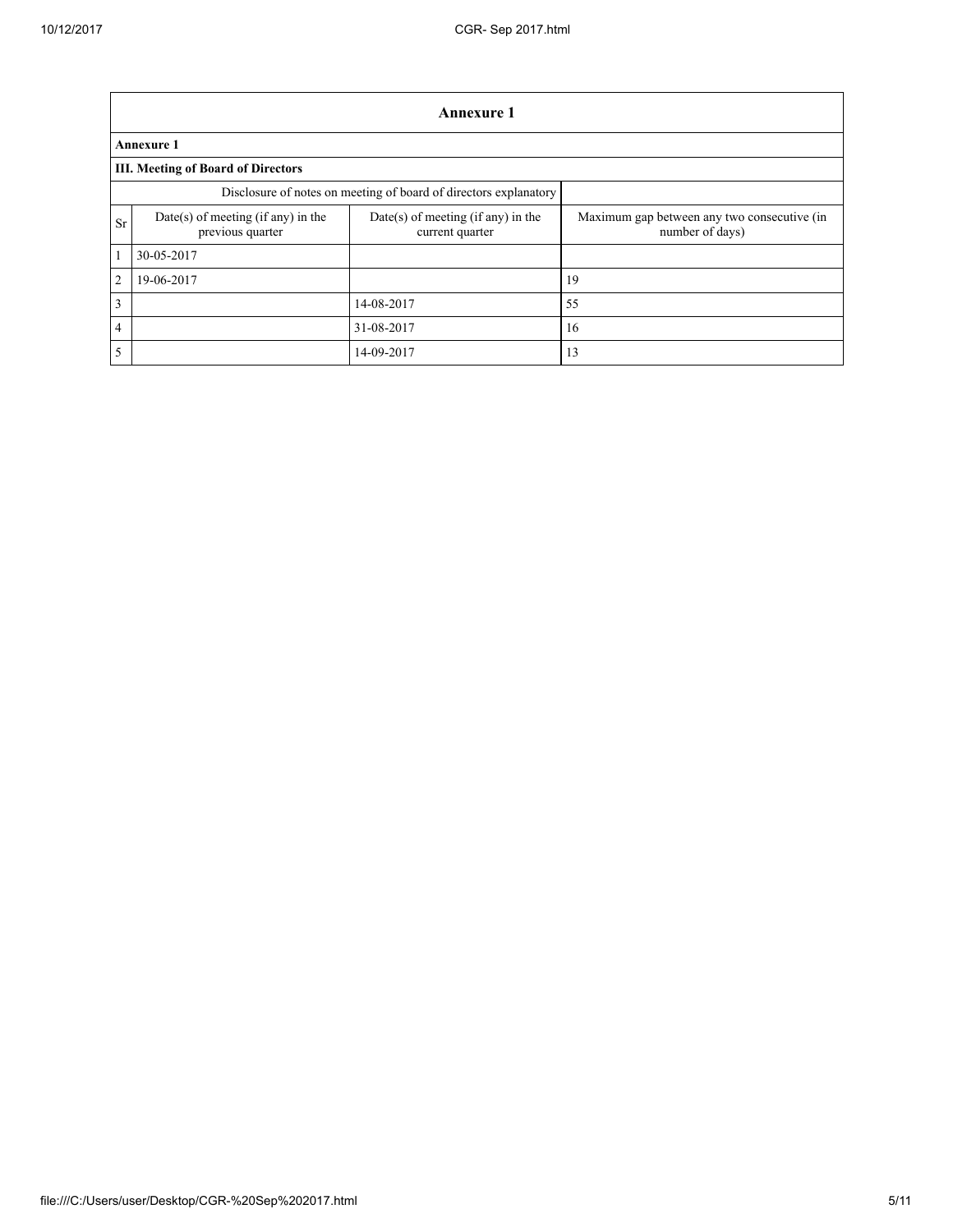|                                                          | <b>Annexure 1</b>                                |                                                                   |                                                     |                                                              |                                                                     |                                                                               |                               |  |  |
|----------------------------------------------------------|--------------------------------------------------|-------------------------------------------------------------------|-----------------------------------------------------|--------------------------------------------------------------|---------------------------------------------------------------------|-------------------------------------------------------------------------------|-------------------------------|--|--|
|                                                          | <b>IV. Meeting of Committees</b>                 |                                                                   |                                                     |                                                              |                                                                     |                                                                               |                               |  |  |
| Disclosure of notes on meeting of committees explanatory |                                                  |                                                                   |                                                     |                                                              |                                                                     |                                                                               |                               |  |  |
| <b>Sr</b>                                                | Name of<br>Committee                             | Date(s) of meeting<br>of the committee in<br>the relevant quarter | Whether<br>requirement of<br>Ouorum met<br>(Yes/No) | Requirement of<br>Ouorum met<br>(details)                    | $Date(s)$ of meeting<br>of the committee in<br>the previous quarter | Maximum gap between<br>any two consecutive<br>meetings (in number of<br>days) | Name of<br>other<br>committee |  |  |
| $\mathbf{1}$                                             | Audit<br>Committee                               | 14-08-2017                                                        | Yes                                                 | All members of<br>the Committee<br>present in the<br>Meeting | 30-05-2017                                                          | 75                                                                            |                               |  |  |
| $\overline{2}$                                           | Audit<br>Committee                               | 14-09-2017                                                        | Yes                                                 | All members of<br>the Committee<br>present in the<br>Meeting |                                                                     | 30                                                                            |                               |  |  |
| $\overline{3}$                                           | Nomination<br>and<br>remuneration<br>committee   | 14-08-2017                                                        | Yes                                                 | All members of<br>the Committee<br>present in the<br>Meeting |                                                                     |                                                                               |                               |  |  |
| $\overline{4}$                                           | Nomination<br>and<br>remuneration<br>committee   | 31-08-2017                                                        | Yes                                                 | All members of<br>the Committee<br>present in the<br>Meeting |                                                                     | 16                                                                            |                               |  |  |
| 5                                                        | <b>Stakeholders</b><br>Relationship<br>Committee | 14-08-2017                                                        | Yes                                                 | All members of<br>the Committee<br>present in the<br>Meeting | 30-05-2017                                                          | 75                                                                            |                               |  |  |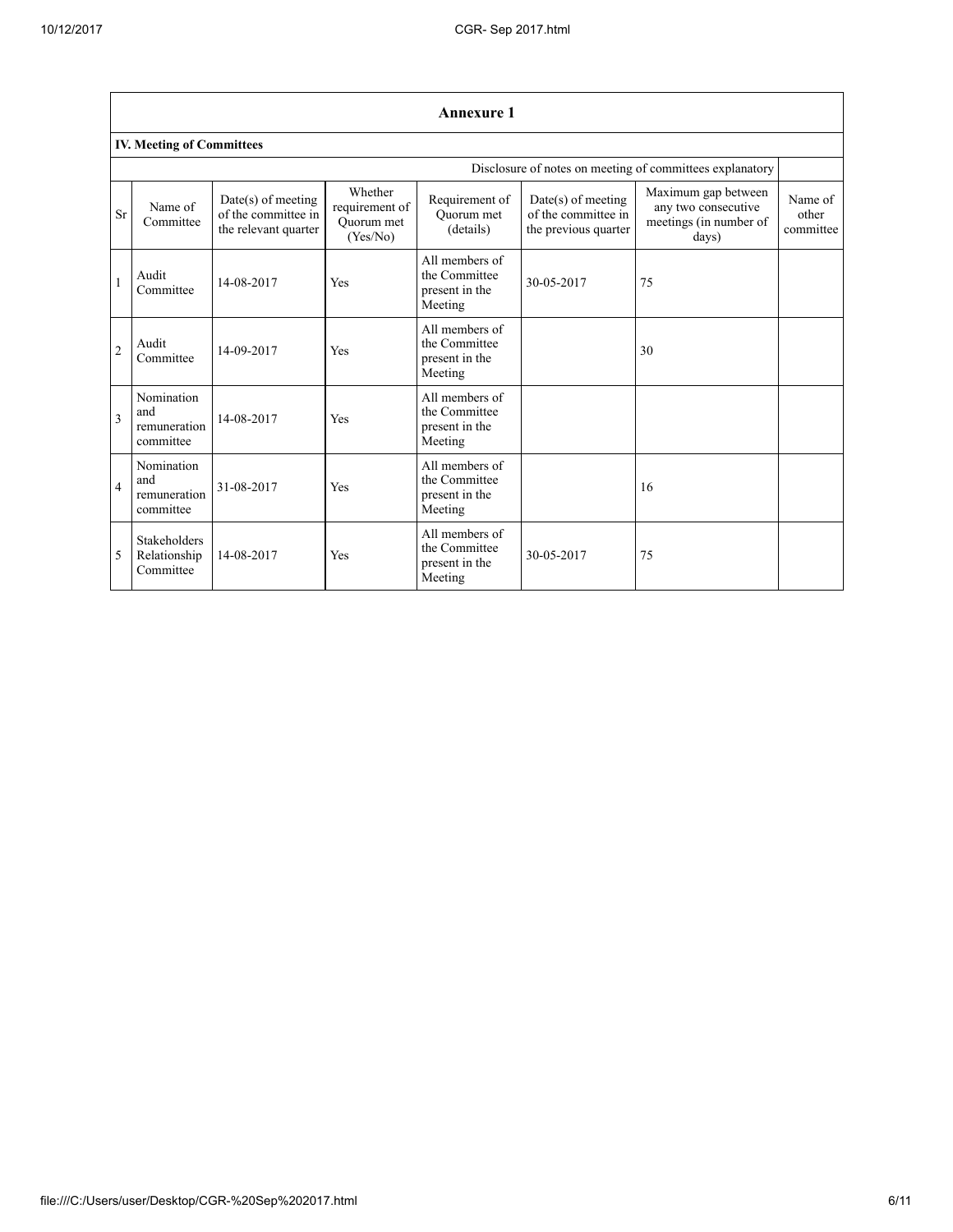|                | Annexure 1                                                                                                |                                  |                                                                    |  |  |  |  |  |
|----------------|-----------------------------------------------------------------------------------------------------------|----------------------------------|--------------------------------------------------------------------|--|--|--|--|--|
|                | V. Related Party Transactions                                                                             |                                  |                                                                    |  |  |  |  |  |
|                | Subject                                                                                                   | Compliance status<br>(Yes/No/NA) | If status is "No" details of non-<br>compliance may be given here. |  |  |  |  |  |
|                | Whether prior approval of audit committee obtained                                                        | NA.                              |                                                                    |  |  |  |  |  |
| $\overline{2}$ | Whether shareholder approval obtained for material RPT                                                    | NA                               |                                                                    |  |  |  |  |  |
| $\mathcal{R}$  | Whether details of RPT entered into pursuant to omnibus approval<br>have been reviewed by Audit Committee | NΑ                               |                                                                    |  |  |  |  |  |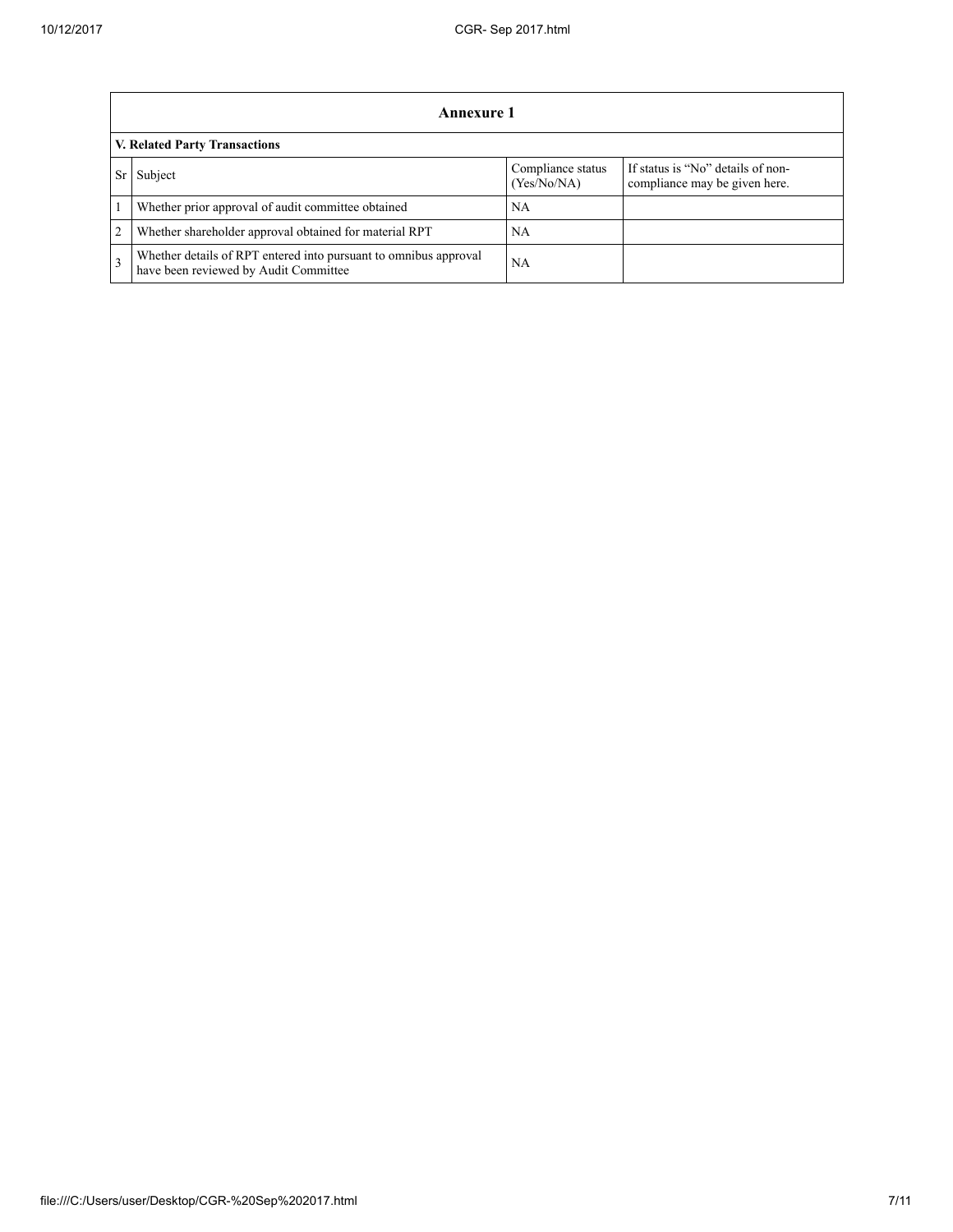|                | <b>Annexure 1</b>                                                                                                                                                                                               |                               |  |  |  |
|----------------|-----------------------------------------------------------------------------------------------------------------------------------------------------------------------------------------------------------------|-------------------------------|--|--|--|
|                | <b>VI.</b> Affirmations                                                                                                                                                                                         |                               |  |  |  |
| Sr             | Subject                                                                                                                                                                                                         | Compliance<br>status (Yes/No) |  |  |  |
|                | The composition of Board of Directors is in terms of SEBI (Listing obligations and disclosure requirements)<br>Regulations, 2015                                                                                | Yes                           |  |  |  |
| $\overline{2}$ | The composition of the following committees is in terms of SEBI(Listing obligations and disclosure requirements)<br>Regulations, 2015 a. Audit Committee                                                        | Yes                           |  |  |  |
| $\mathbf{3}$   | The composition of the following committees is in terms of SEBI(Listing obligations and disclosure requirements)<br>Regulations, 2015. b. Nomination & remuneration committee                                   | Yes                           |  |  |  |
| $\overline{4}$ | The composition of the following committees is in terms of SEBI(Listing obligations and disclosure requirements)<br>Regulations, 2015. c. Stakeholders relationship committee                                   | Yes                           |  |  |  |
| 5              | The composition of the following committees is in terms of SEBI(Listing obligations and disclosure requirements)<br>Regulations, 2015. d. Risk management committee (applicable to the top 100 listed entities) | <b>NA</b>                     |  |  |  |
| 6              | The committee members have been made aware of their powers, role and responsibilities as specified in SEBI<br>(Listing obligations and disclosure requirements) Regulations, 2015.                              | Yes                           |  |  |  |
| $\overline{7}$ | The meetings of the board of directors and the above committees have been conducted in the manner as specified in<br>SEBI (Listing obligations and disclosure requirements) Regulations, 2015.                  | Yes                           |  |  |  |
| 8              | This report and/or the report submitted in the previous quarter has been placed before Board of Directors.                                                                                                      | Yes                           |  |  |  |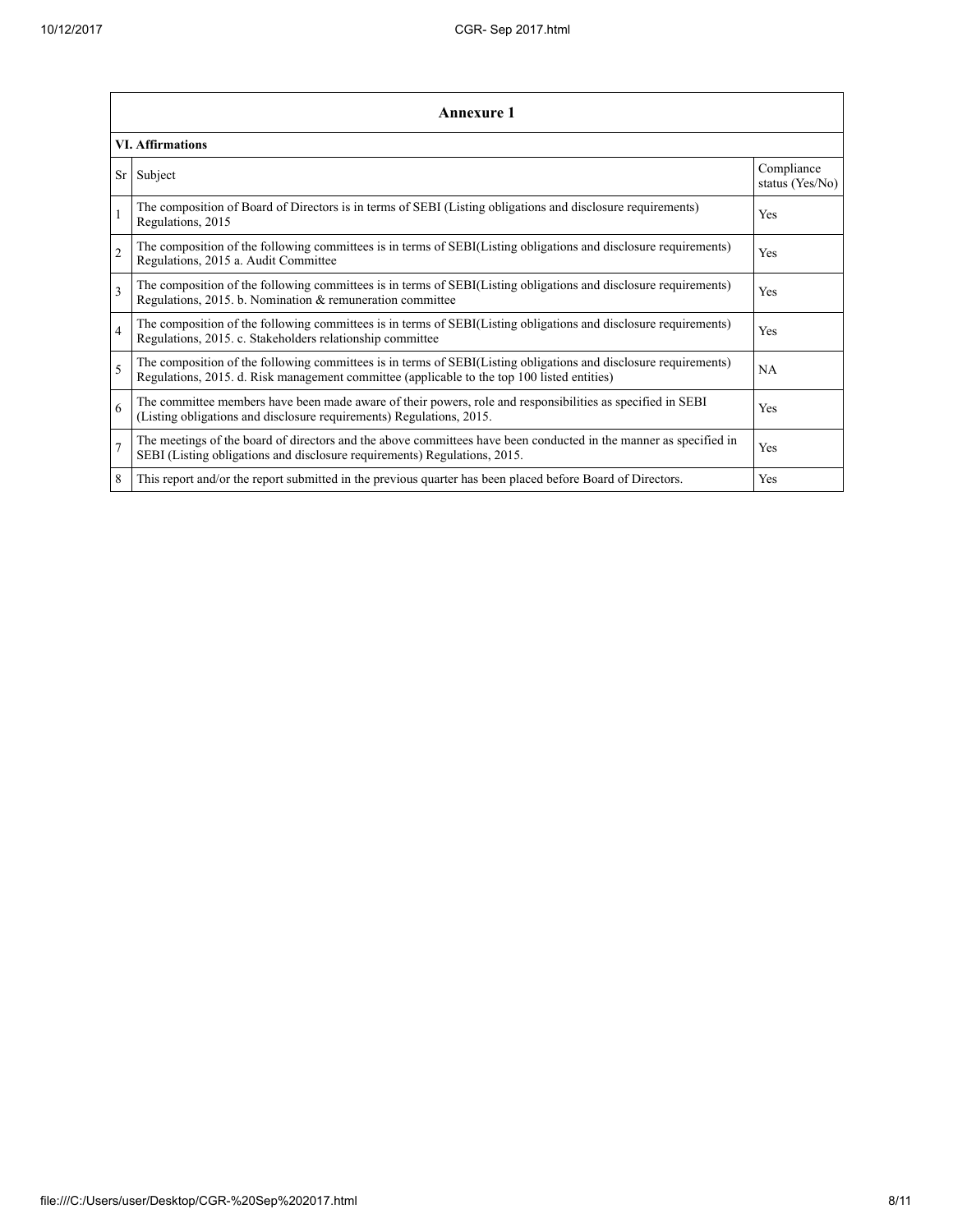|                | <b>Annexure III</b>                                                                                                                                                                  |                                              |                                     |                                                                      |  |  |  |  |
|----------------|--------------------------------------------------------------------------------------------------------------------------------------------------------------------------------------|----------------------------------------------|-------------------------------------|----------------------------------------------------------------------|--|--|--|--|
|                | Annexure III to be submitted by listed entity at the end of 6 months after end of financial year along-with second quarter report of<br>next financial year                          |                                              |                                     |                                                                      |  |  |  |  |
|                | <b>I.</b> Affirmations                                                                                                                                                               |                                              |                                     |                                                                      |  |  |  |  |
| Sr.            | Broad heading                                                                                                                                                                        | Regulation<br>Number                         | Compliance<br>status<br>(Yes/No/NA) | If status is "No" details of<br>non-compliance may be<br>given here. |  |  |  |  |
|                | Copy of the annual report including balance sheet, profit and loss account,<br>directors report, corporate governance report, business responsibility<br>report displayed on website | 46(2)                                        | Yes                                 |                                                                      |  |  |  |  |
| $\overline{2}$ | Presence of Chairperson of Audit Committee at the Annual General<br>Meeting                                                                                                          | 18(1)(d)                                     | Yes                                 |                                                                      |  |  |  |  |
| 3              | Presence of Chairperson of the nomination and remuneration committee at<br>the annual general meeting                                                                                | 19(3)                                        | Yes                                 |                                                                      |  |  |  |  |
| 4              | Whether "Corporate Governance Report" disclosed in Annual Report                                                                                                                     | $34(3)$ read with<br>para C of<br>Schedule V | Yes                                 |                                                                      |  |  |  |  |

 $\overline{\phantom{a}}$